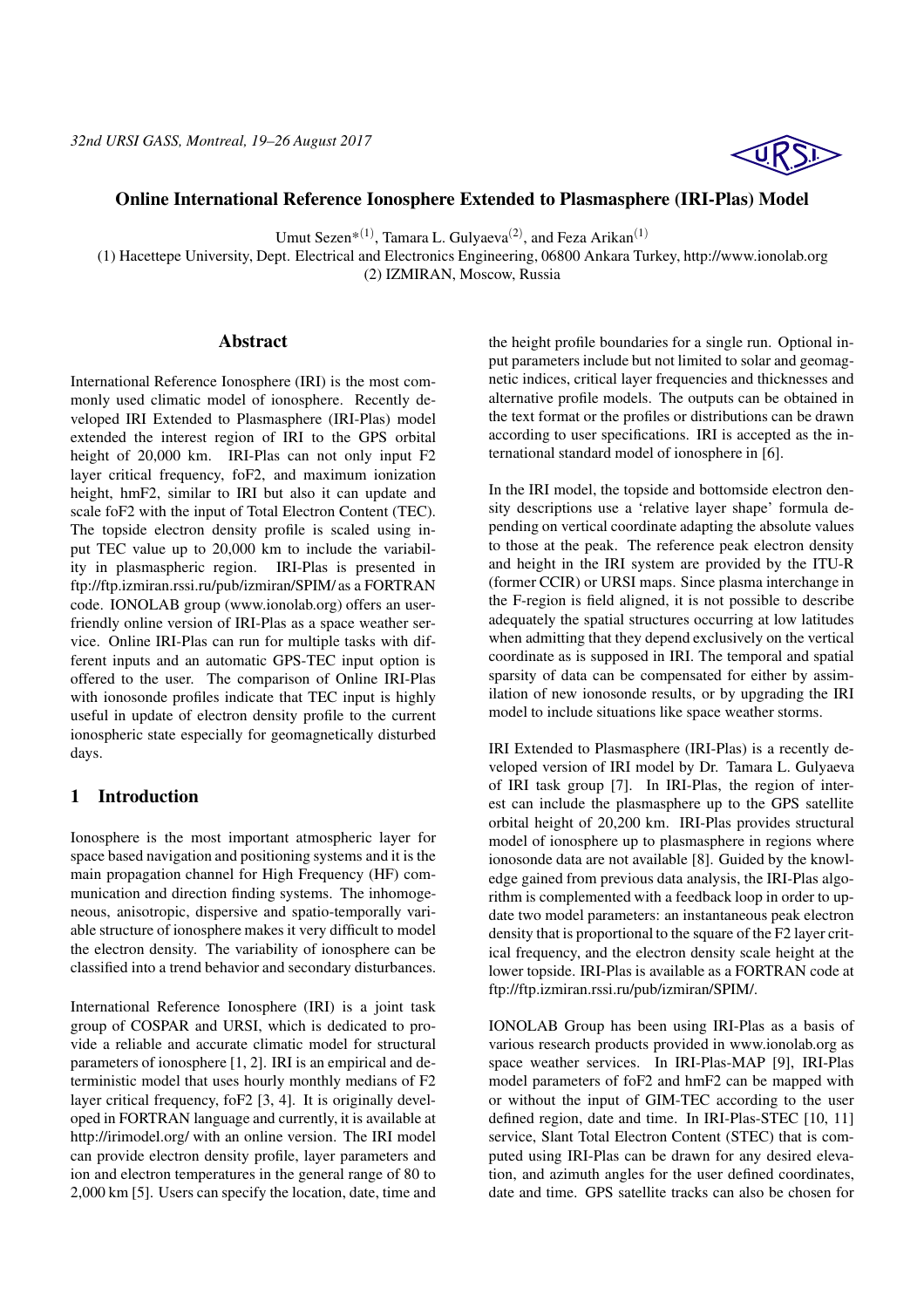the IRI-Plas-STEC computation. IRI-Plas is also the fundamental model in IONOLAB-CIT, novel computerized ionospheric tomography method of IONOLAB Group [12]. In [13], IRI-Plas has been used with GPS-TEC to fuse model and TEC values to approximate the electron density profiles reconstructed from an ionosonde through an outside optimization loop.

In order to facilitate the usage of IRI-Plas for other possible users, IONOLAB group has implemented the online version at www.ionolab.org. The input page and the output of the program is similar to the internet access page of IRI-2016. The advantages of online IRI-Plas with respect to FORTRAN version or to online IRI are discussed in Section 2. In Section 3, some results that are obtained by using online IRI-Plas are presented.

## **2 Online IRI-Plas**



**Figure 1.** IRI-Plas Online screenshots: a) main input screen, b) pop-up map of GNSS/Ionosonde stations, and c) GIM-TEC values pop-up window.

Online IRI-Plas is developed by the IONOLAB group and presented at the IONOLAB website (www.ionolab.org) as 'IRI-Plas 2015 Online' service. In order to use this service, users should login with their IONOLAB username and password which they determined during online registration. The site is in both English and Turkish. The user-friendly graphical interface of IRI-Plas can be run with no extra input; with desired geomagnetic indices similar to online IRI; with ionosonde foF2 and hmF2 inputs, as shown in Figure 1(a). One of the most important features of Online IRI-Plas is the option of choosing an IGS-GNSS (formerly IGS-GPS) station or an ionosonde station from a pop-up map as shown in Figure 1(b). The coordinates of the chosen station is automatically selected and shown on the IRI-Plas Online main screen for computation.

The most critical advantage is the scaling of the model parameters with Total Electron Content (TEC) input. This input can be provided by the user for the chosen location or it can be automatically provided by the IONOLAB group. When the TEC input option is clicked, a pop-up window containing the Global Ionospheric Map (GIM)-TEC values of IGS analysis centers (CODE, JPL, gAGE/UPC, ESA/ESOC or IGS) appears as shown Figure 1(c). The GIM-TEC is provided by IGS in a 2.5°  $\times$  5° resolution in latitude and longitude, respectively. The temporal resolution of GIM-TEC is one or two hours. When the GIM-TEC icon is clicked on, GIM-TEC values—obtained from GIM-TEC maps by interpolation according to the given location, date and time—are shown in the pop-up window automatically. The mean and median values are also presented along with rapid, 1-day predicted and 2-day predicted TEC map values, where available. Once a TEC value is clicked, it will be selected and shown on the IRI-Plas Online main screen. It is also possible to calculate more accurate GPS-TEC [14, 15, 16] values for a GNSS station location using the 'IONOLAB-TEC Online' service [17] or downloadable 'IONOLAB-TEC Software' available on the IONO-LAB website, and enter these GPS-TEC values on the IRI-Plas Online page.

Unlike online IRI, and FORTRAN coded IRI and IRI-Plas, online IRI-Plas can be run for multiple inputs in one batch. Output is displayed beneath the input screen and also provided as a downloadable text file.

## **3 Results**

In order to show some results of the IRI-Plas Online, we have selected a ionospherically disturbed day of 25 October 2011, and the two ionosonde (DPS-4D) locations of Jeju (33.43°N, 126.3°E) and Jicamarca (-12°N, 283.2°E) in South Korea and Peru, respectively. URSI codes for the Jeju and Jicamarca ionosonde stations are JJ433 and JI91J, respectively. Their ionosonde dataset is obtained from ftp://ftp.ngdc.noaa.gov/ionosonde/data/. Due to limited space, we are going to only present electron density (Ne) profiles and foF2 values obtained on 25 October 2011, a geomagnetically disturbed day with a significant storm peak.

Figures 2(a), 2(b), 2(c) and 2(d) present electron density (Ne) profiles of Jeju obtained from the JJ433 ionosonde, IRI-Plas without any input, IRI-Plas with JPL GIM-TEC input, and IRI-Plas with CODE GIM-TEC input, respectively. As the ionosonde profile is plotted for the available time and heights, there are some blank times and heights. In the figures, DPS-4D electron density profile is significantly different from the electron density profile of the IRI-Plas model when there is no input provided. When the coarse GIM-TEC inputs (both JPL and CODE) are provided, elec-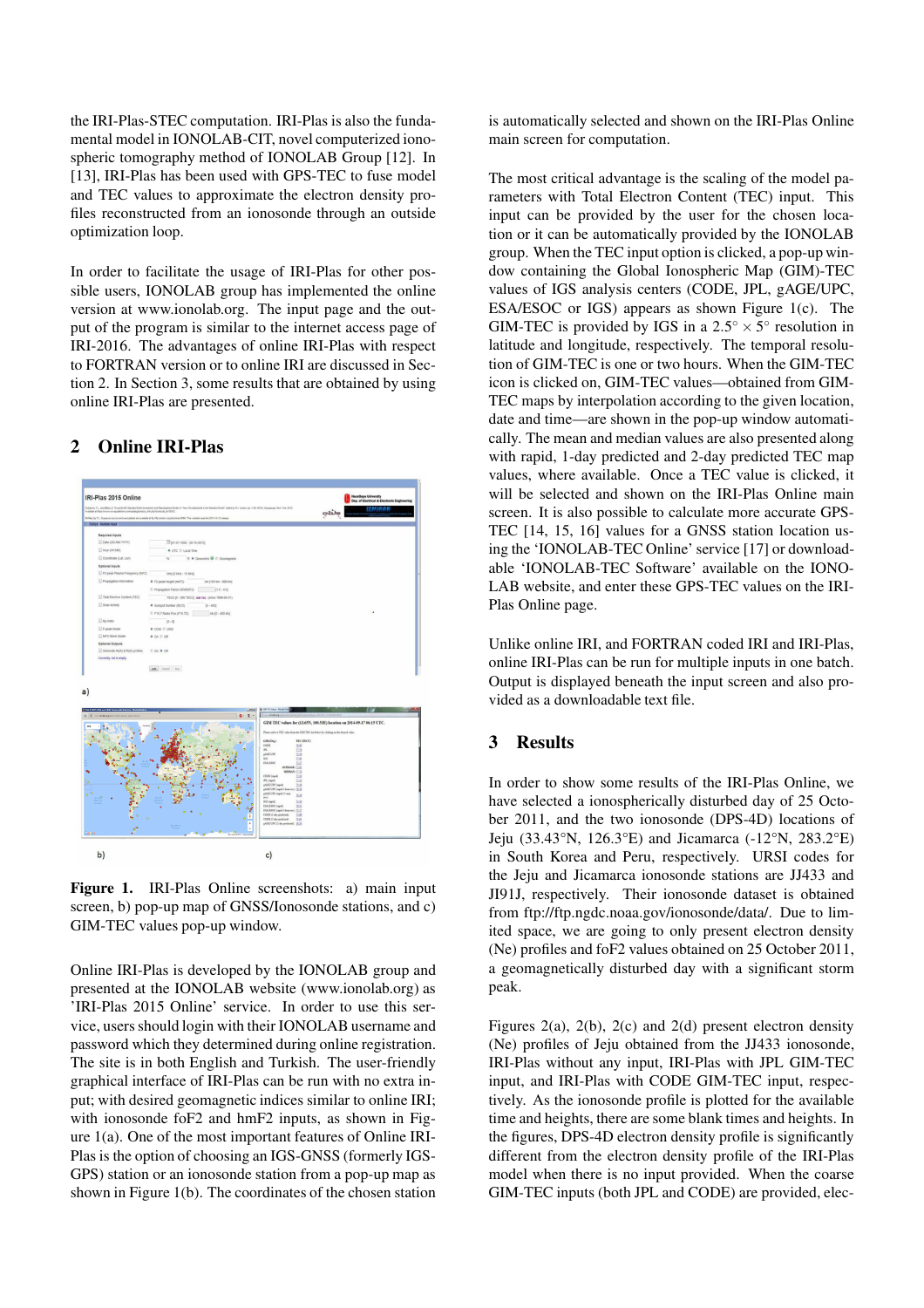

Figure 2. Ne profiles on 25 October 2011 for Jeju: a) ionosonde profile, b) IRI-Plas profile (no input), c) IRI-Plas profile (with JPL GIM-TEC), and d) IRI-Plas profile (with CODE GIM-TEC).

tron density profiles change slightly towards the ionosonde electron density profile. We provided the cases with GIM-TEC inputs specifically, as this is the main difference between IRI-Plas Online and IRI online.



**Figure 3.** Comparison of foF2 values obtained from the ionosonde and IRI-Plas model on 25 October 2011 for Jeju.

Figures 3 and 4 present foF2 values obtained at Jeju and Jicamarca, respectively. In both figures, ARTIST and POLAN outputs of the ionosonde are shown with solid green and solid red lines, respectively. IRI-Plas model output with JPL and CODE GIM-TEC inputs are shown with dashed green and dashed brown lines, respectively. Similarly, IRI-Plas model output with no input for URSI and CCIR foF2 profiles are shown with solid magenta and dashed blue lines, respectively. At Jeju, both ARTIST and POLAN outputs of the ionosonde match together, and IRI-Plas outputs with GIM-TEC inputs (both JPL and CODE) fit better with the ionosonde output compared to the out-

puts without any input. At Jicamarca, ARTIST output of the ionosonde is smoother compared to its POLAN output, IRI-Plas outputs with GIM-TEC inputs (both JPL and CODE) fit better (except at 02:00 UTC) with the ARTIST output compared to the outputs without any input. There are also noticable negative and/or positive jumps in foF2 values between 01:00 UTC and 04:00 UTC for both Jeju and Jicamarca locations.

URSI and CCIR are different foF2 profile models and their foF2 output values are obtained from the IRI-Plas model, when no IRI-Plas input is provided and the corresponding foF2 profile is selected. It can be observed that the model foF2 output values do not represent the agility in ionosphere and they behave significantly different compared to ionosonde outputs.



**Figure 4.** Comparison of foF2 values obtained from the ionosonde and IRI-Plas model on 25 October 2011 for Jicamarca.

# **4 Conclusion**

Online IRI-Plas at www.ionolab.org provides an important opportunity to observe the most developed climatic ionospheric model extended to plasmasphere height in a userfriendly environment. The automatic choice of GPS stations and automatic input of GIM-TEC help the user to visualize the impact of space weather calibration of IRI model. IONOLAB group offers IRI-Plas-MAP and IRI-Plas-STEC (Slant TEC) services for further studies. Any other desired option can be implemented by IONOLAB group in the future.

#### **5 Acknowledgements**

This study is supported by TUBITAK 115E915, Joint TUBITAK 112E568 and RFBR 13-02-91370-Cta and Joint TUBITAK 114E092 and AS CR 14/001 grants.